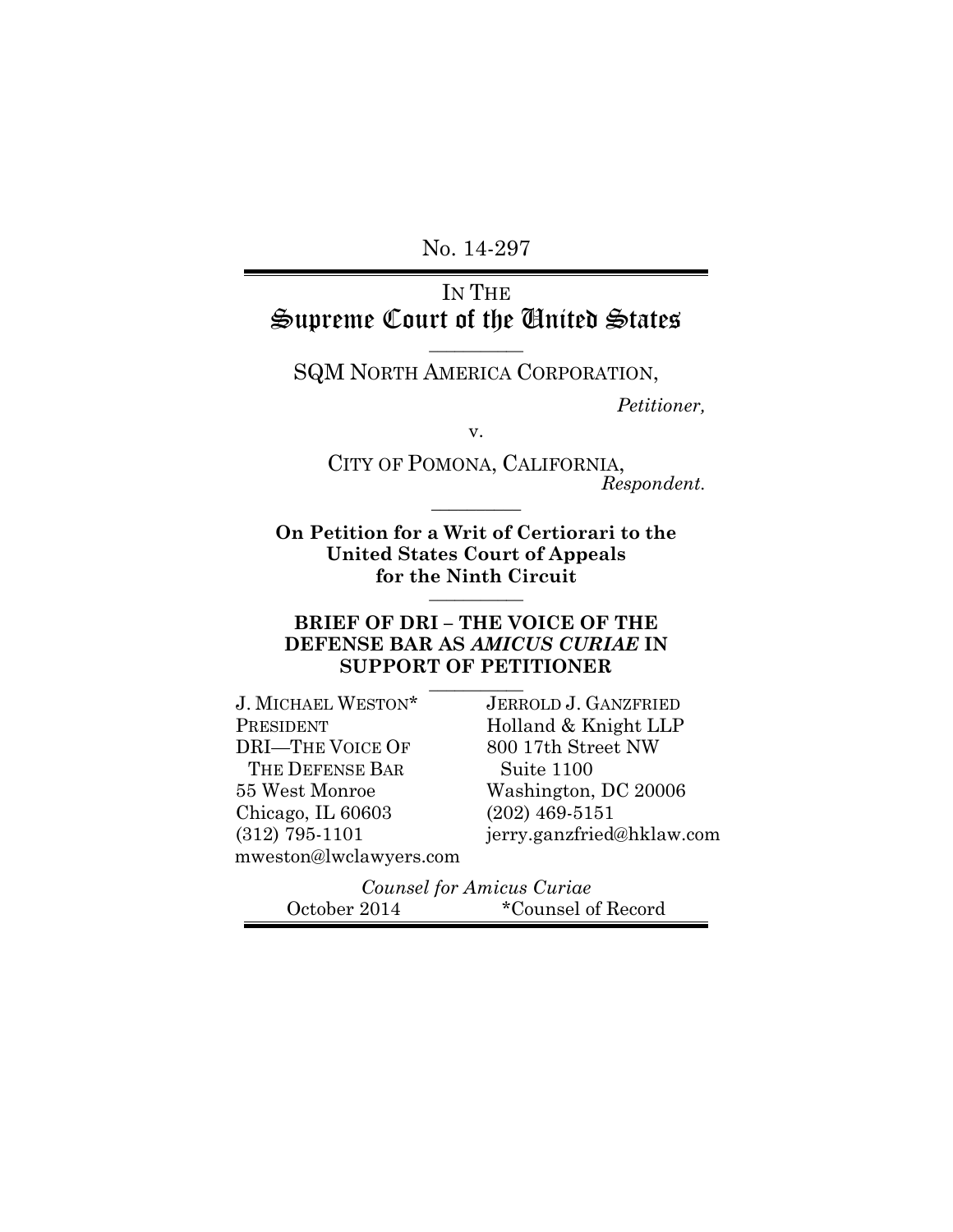# TABLE OF CONTENTS

Page(s)

| REASONS FOR GRANTING THE PETITION  3                                                                                                                                                                    |
|---------------------------------------------------------------------------------------------------------------------------------------------------------------------------------------------------------|
| The Lower Federal Courts are Divided on<br>Important Questions Arising Under<br>Federal Rule of Evidence 702 that are of<br>Profound Consequence for Litigants and<br>for the Administration of Justice |
|                                                                                                                                                                                                         |

(i)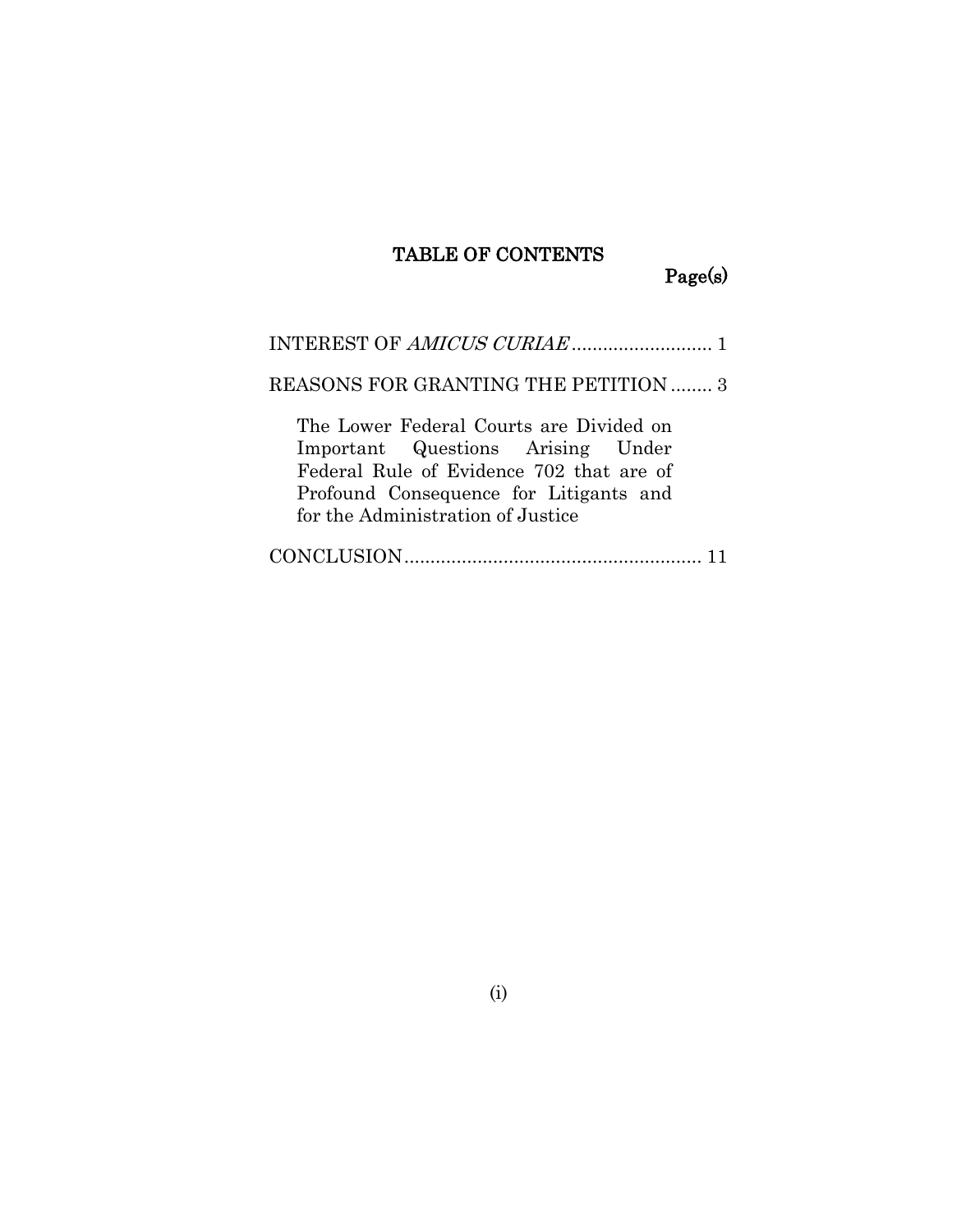# TABLE OF AUTHORITIES

# Page(s)

### **CASES**

| Cunningham v. Wong,                        |  |
|--------------------------------------------|--|
| Daubert v. Merrell Dow Pharms., Inc.       |  |
| E.I. du Pont de Nemours & Co. v. Robinson, |  |
| GE v. Joiner,                              |  |
| In re Paoli R.R. Yard PCB Litig.           |  |
| Kumho Tire Co. v. Carmichael,              |  |
| People v. Leahy,                           |  |
| State v. O'Key,                            |  |
|                                            |  |

## OTHER AUTHORITIES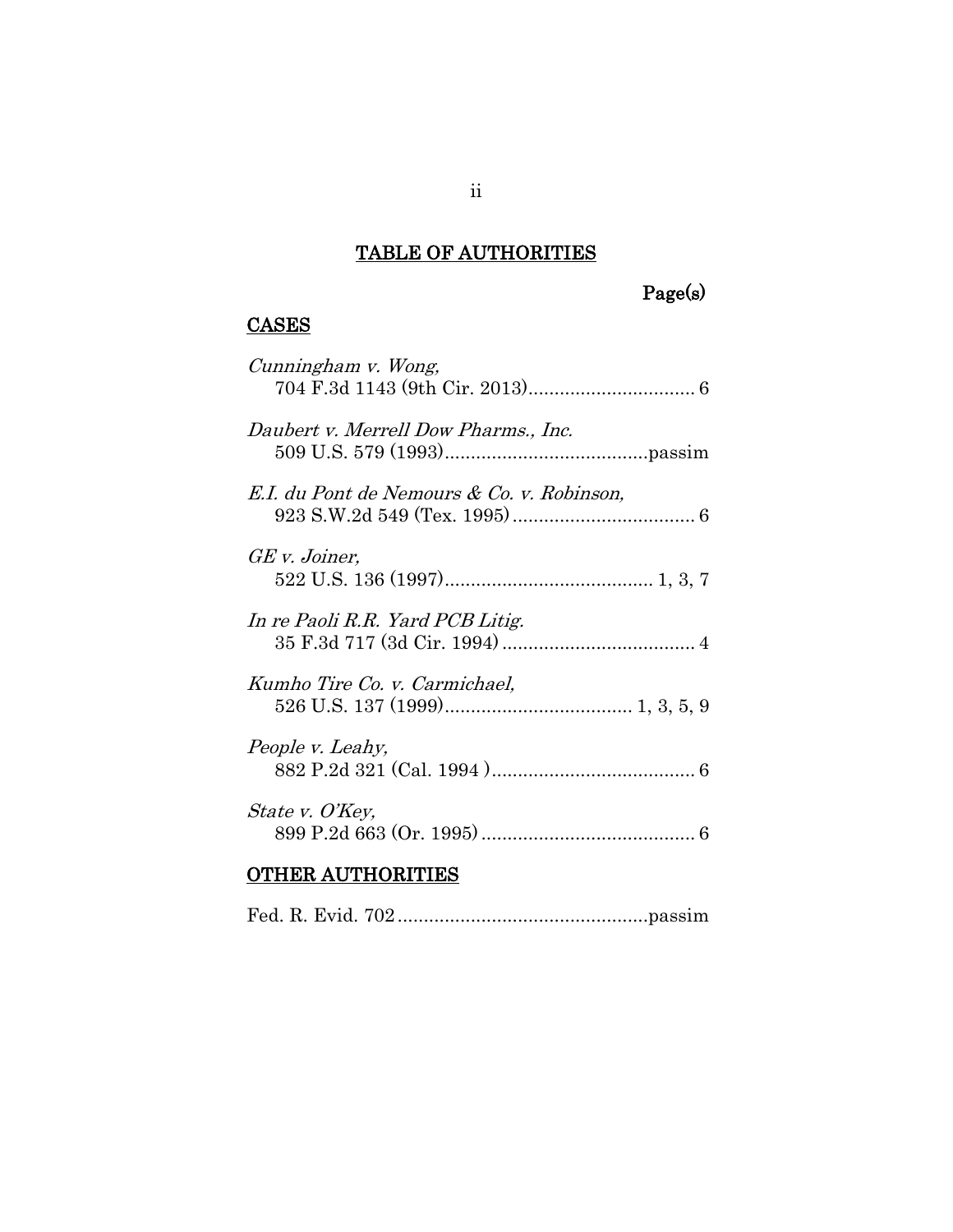| Christopher B. Mueller, Daubert Asks the<br><b>Right Questions: Now Appellate Courts</b><br>Should Help Find the Right Answers, 33                             |  |
|----------------------------------------------------------------------------------------------------------------------------------------------------------------|--|
| Edward K. Cheng, <i>Independent Judicial</i><br>Research in the Daubert Age, 56 Duke L.J.                                                                      |  |
| David O. Stewart, <i>Decision Creates Uncertain</i><br>Future for Admissibility of Expert                                                                      |  |
| Flexible Standards, Deferential Review:<br>Daubert's Legacy of Confusion, Harv. J.                                                                             |  |
| Kenneth R. Foster & Peter W. Huber, Judging<br>Science: Scientific Knowledge and the                                                                           |  |
| Margaret A. Berger, The Admissibility of<br><i>Expert Testimony</i> , Fed. Judicial Ctr.,<br>Reference Manual on Scientific Evidence                           |  |
| N.J. Schweitzer & Michael J. Saks, The<br>Gatekeeper Effect: The Impact of Judges'<br>Admissibility Decisions on the<br>Persuasiveness of Expert Testimony, 15 |  |
| PriceWaterhouse Coopers, Daubert<br>Challenges to Financial Experts: An 11-<br>year Study of Trends and Outcomes 2000-                                         |  |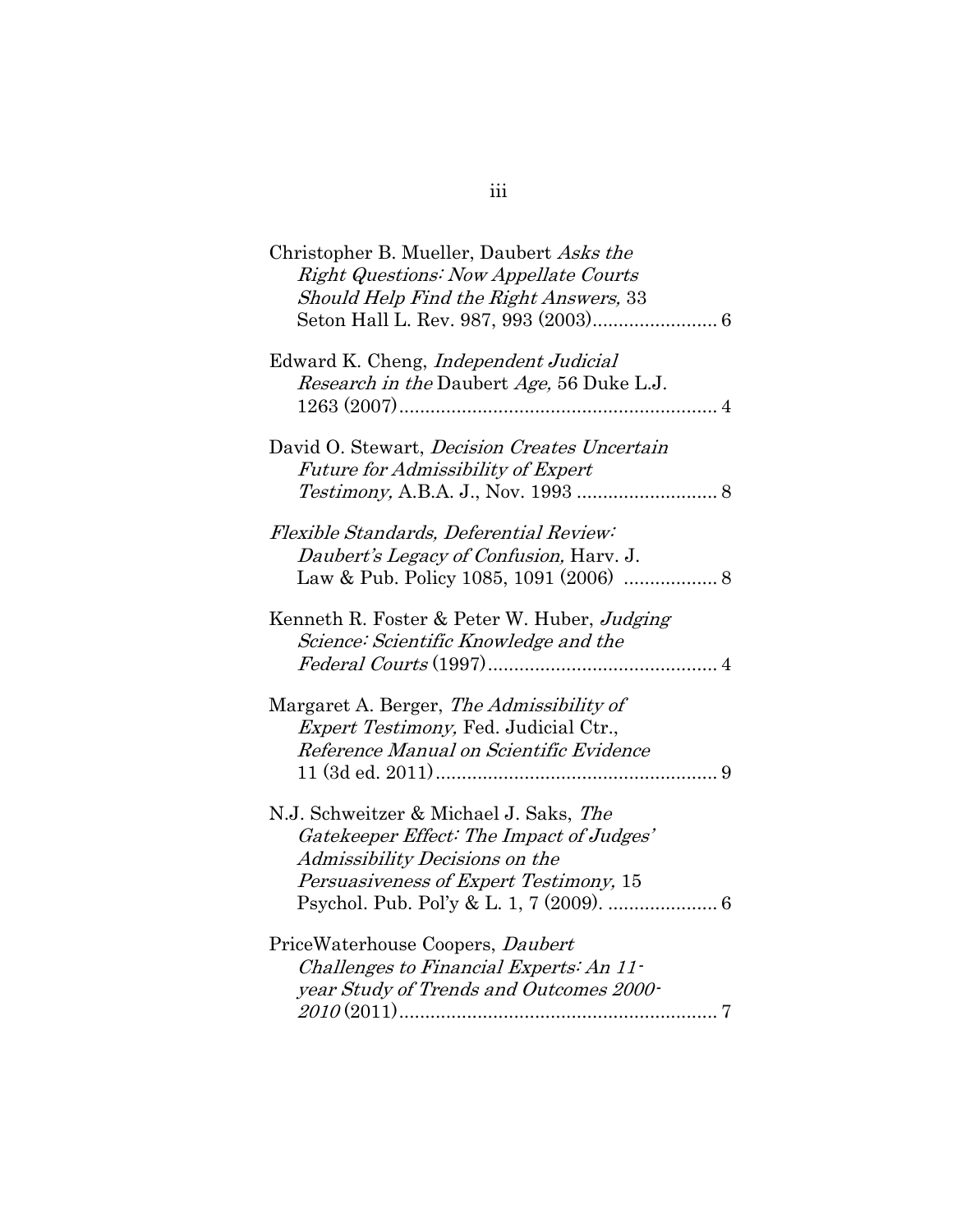| Sophia I. Gatowski, et al., Asking the    |   |
|-------------------------------------------|---|
| Gatekeepers: A National Survey of Judges  |   |
| on Judging Expert Evidence in a Post-     |   |
| Daubert World, 25 Law & Hum. Bahav.       |   |
|                                           | 8 |
|                                           |   |
| Victor E. Schwartz & Cary Silverman, The  |   |
| Draining of Daubert and the Recidivism of |   |
| Junk Science in Federal and State Courts, |   |
|                                           |   |
|                                           |   |
| Victor G. Rosenblum, On Law's             |   |
| Responsiveness to Social Scientists'      |   |
| Findings: An Intelligible Nexus?, 2       |   |
| Psychol. Pub. Pol'y & L. 620, 631 (1996)  | 9 |

## iv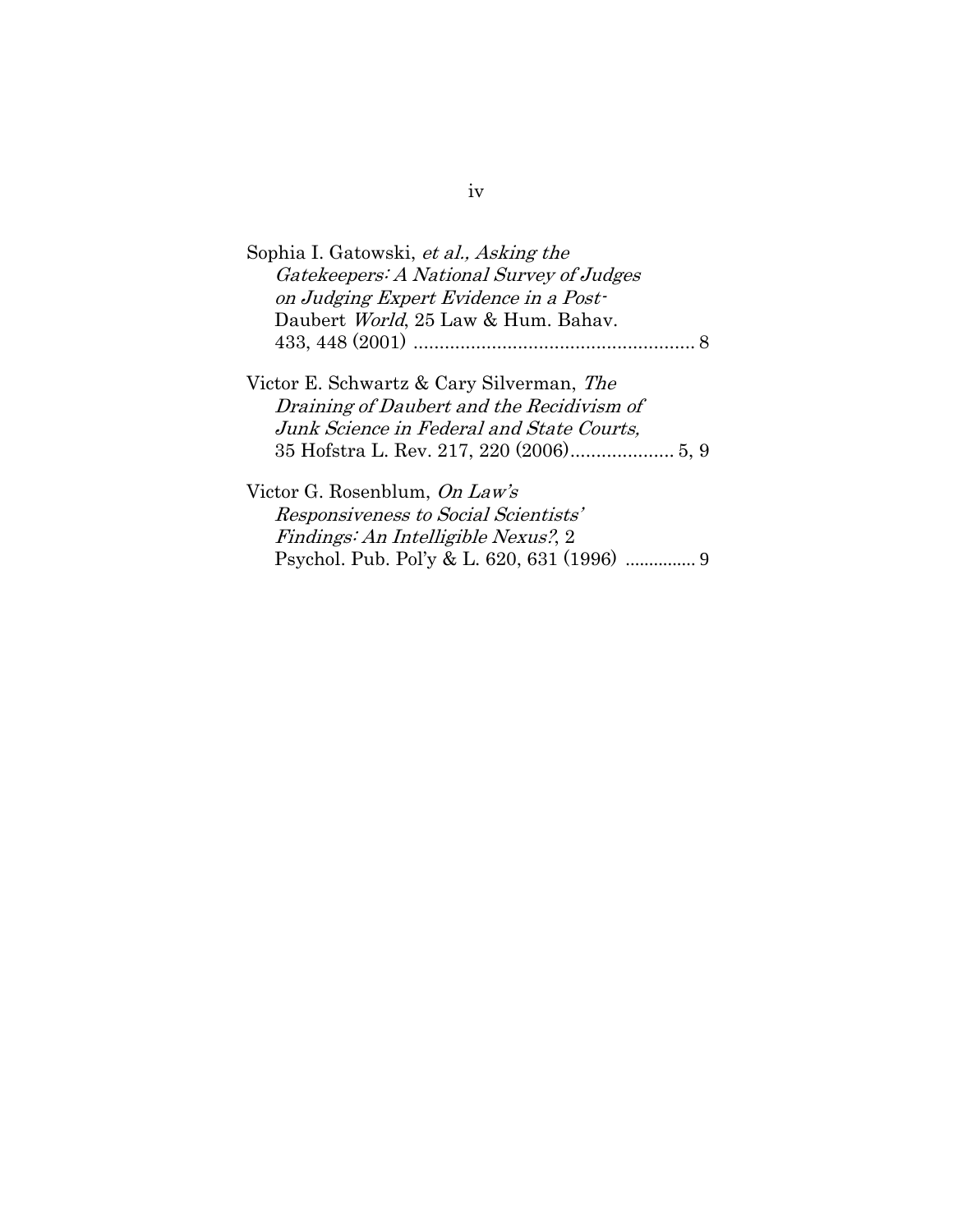#### **INTEREST OF** *AMICUS CURIAE***<sup>1</sup>**

Amicus curiae DRI – The Voice of the Defense Bar ("DRI") is an international organization of more than 22,000 attorneys involved in the defense of civil litigation. DRI is committed to enhancing the skills, effectiveness and professionalism of defense attorneys. Consistent with this commitment, DRI seeks to address issues germane to defense attorneys, to promote the role of the defense attorney, and to improve the civil justice system. DRI has long been a voice in the ongoing effort to make the civil justice system more fair and efficient. To that end, DRI regularly files amicus curiae briefs in cases that raise issues of concern to its members.

The question presented in this case significantly affects the interest of DRI and its members. In cases involving complex or highly technical subject matter, expert testimony is often critical. Accordingly, the standards for assessing the admissibility of expert testimony play an increasingly pivotal role in the outcome. Since the decisions in *Daubert v. Merrell Dow Pharmaceuticals., Inc.* 509 U.S. 579 (1993); GE v. Joiner, 522 U.S. 136 (1997); and Kumho Tire Co. v. Carmichael, 526 U.S. 137 (1999), and the

<span id="page-5-2"></span><span id="page-5-1"></span><span id="page-5-0"></span>

<sup>&</sup>lt;sup>1</sup> The parties have filed with the Clerk a letter reflecting blanket consent. Counsel of record received notice of DRI's intent to file this brief at least 10 days prior to the due date. Pursuant to Supreme Court Rule 37.6, *amicus curiae* states that no counsel for a party has written this brief in whole or in part and that no person or entity, other than the *amicus curiae*, its members, or its counsel, has made a monetary contribution to the preparation or submission of this brief.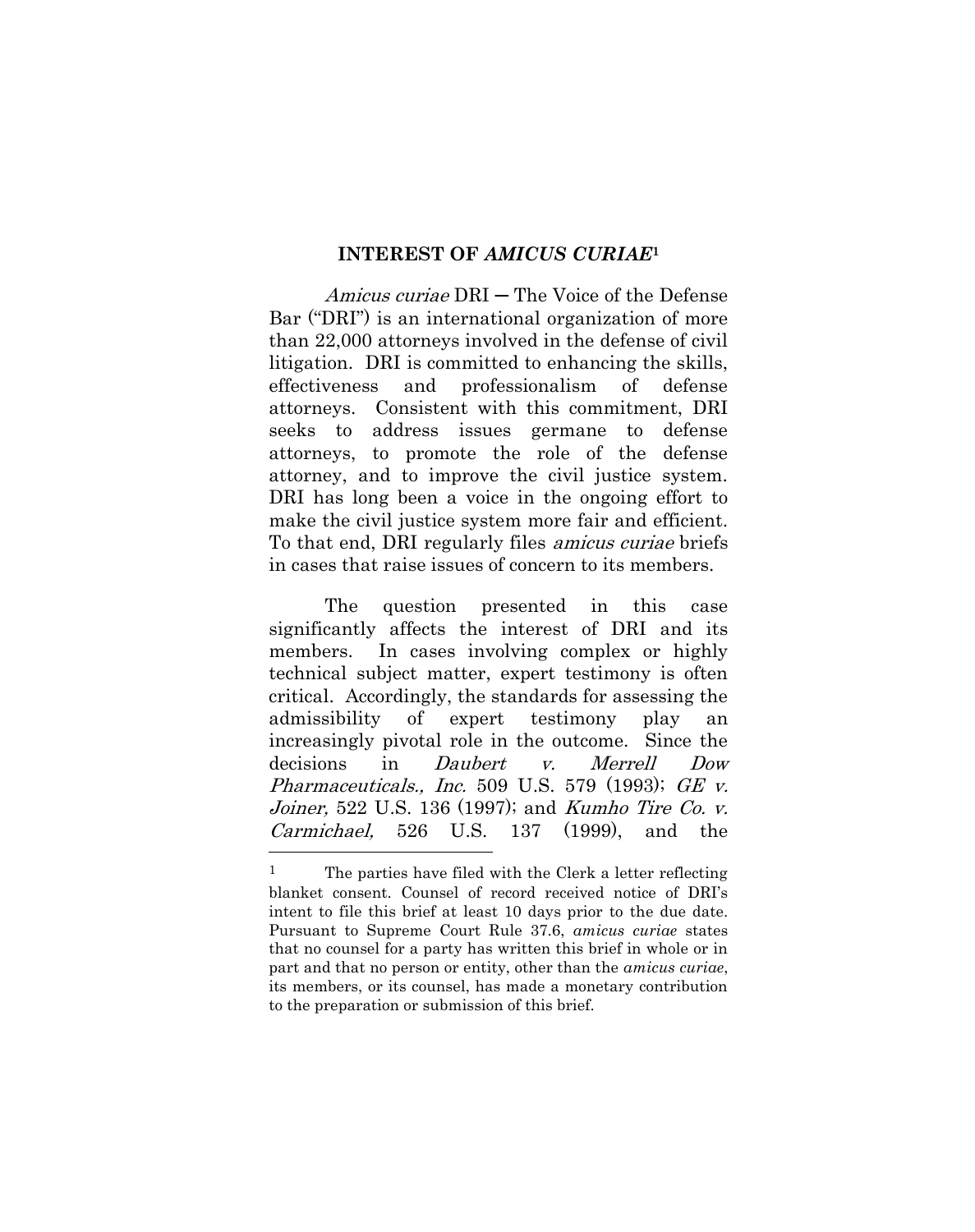amendment of Federal Rule of Evidence 702 in 2000, this Court has not provided further guidance on the critical gatekeeping responsibilities with which the lower courts are charged. Such guidance is needed so that trial courts  $-$  and trial lawyers  $-$  can minimize the uncertainty and confusion that abound on this vital issue.

This Court's review is warranted to restore a measure of regularity to the critical gatekeeping function. Certiorari should be granted so that this Court can clarify the governing standards, resolve the conflicting views of appellate courts and trial courts nationwide, and promote the uniformity of standards upon which the justice system depends.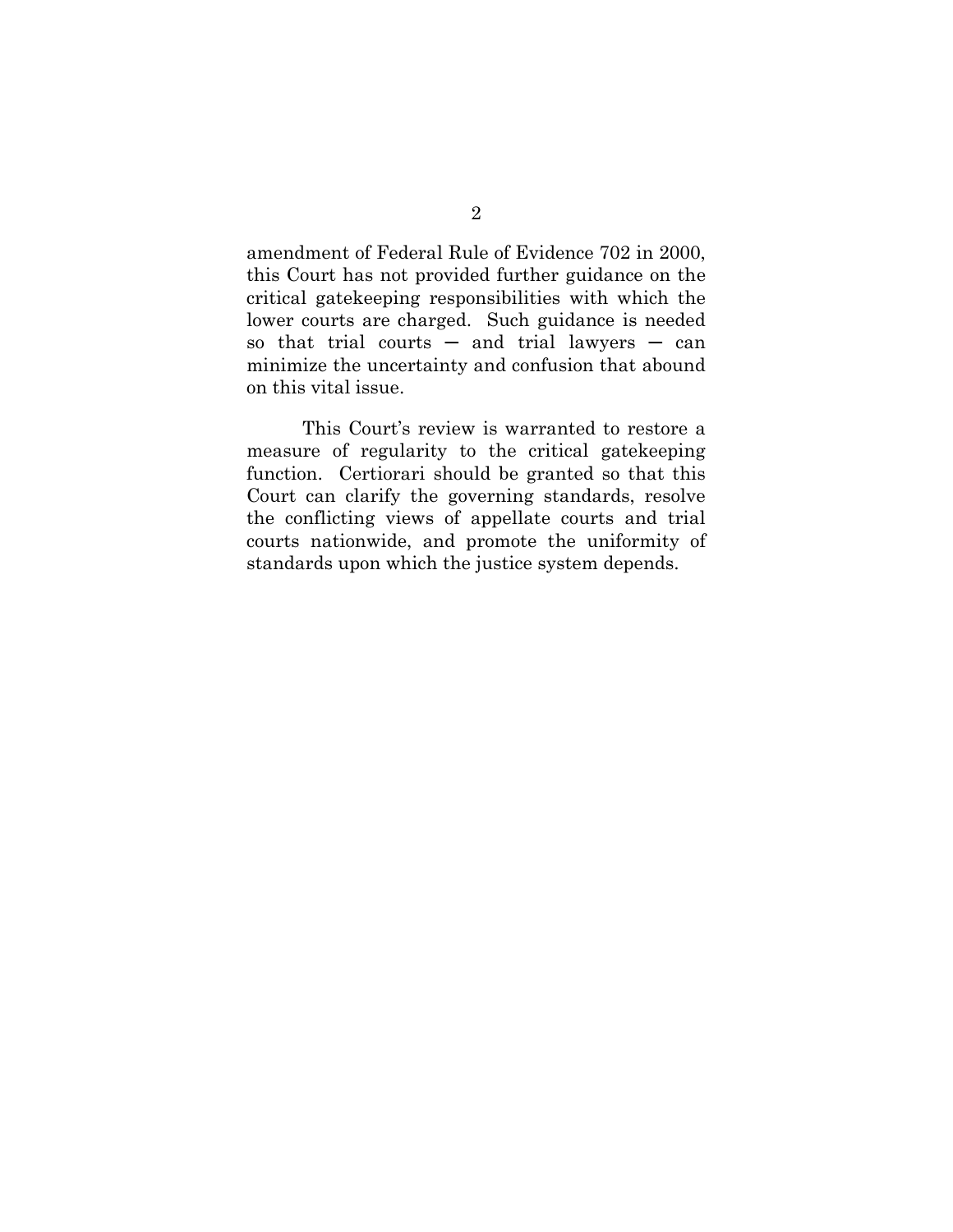### **REASONS FOR GRANTING THE PETITION**

### The Lower Federal Courts are Divided on Important Questions Arising Under Federal Rule of Evidence 702 that are of Profound Consequence for Litigants and for the Administration of Justice.

 In the past twenty years, the gatekeeping responsibility over the admissibility of scientific expert testimony that *Daubert v. Merrell Dow* Pharmaceuticals, Inc., 509 U.S. 579 (1993) conferred on district courts has dramatically expanded in its reach and its practical impact. Several readily identifiable steps have accelerated that expansion:

> <span id="page-7-0"></span>In *GE v. Joiner*, 522 U.S. 136 (1997), the holding that Daubert decisions are subject to appellate review under the deferential abuse-of-discretion standard made it even more important that district courts have clear rules to guide the performance of their gatekeeper responsibilities;

> <span id="page-7-1"></span>In Kumho Tire Co. v. Carmichael, 526 U.S. 137 (1999), the gatekeeping function was expanded from scientific expert testimony to all expert testimony;

> <span id="page-7-2"></span>In 2000, Federal Rule of Evidence 702 was amended to codify the *Daubert* gatekeeping standard;

> The *Daubert* standard expanded beyond the federal courts to become the governing standard in most state courts as well.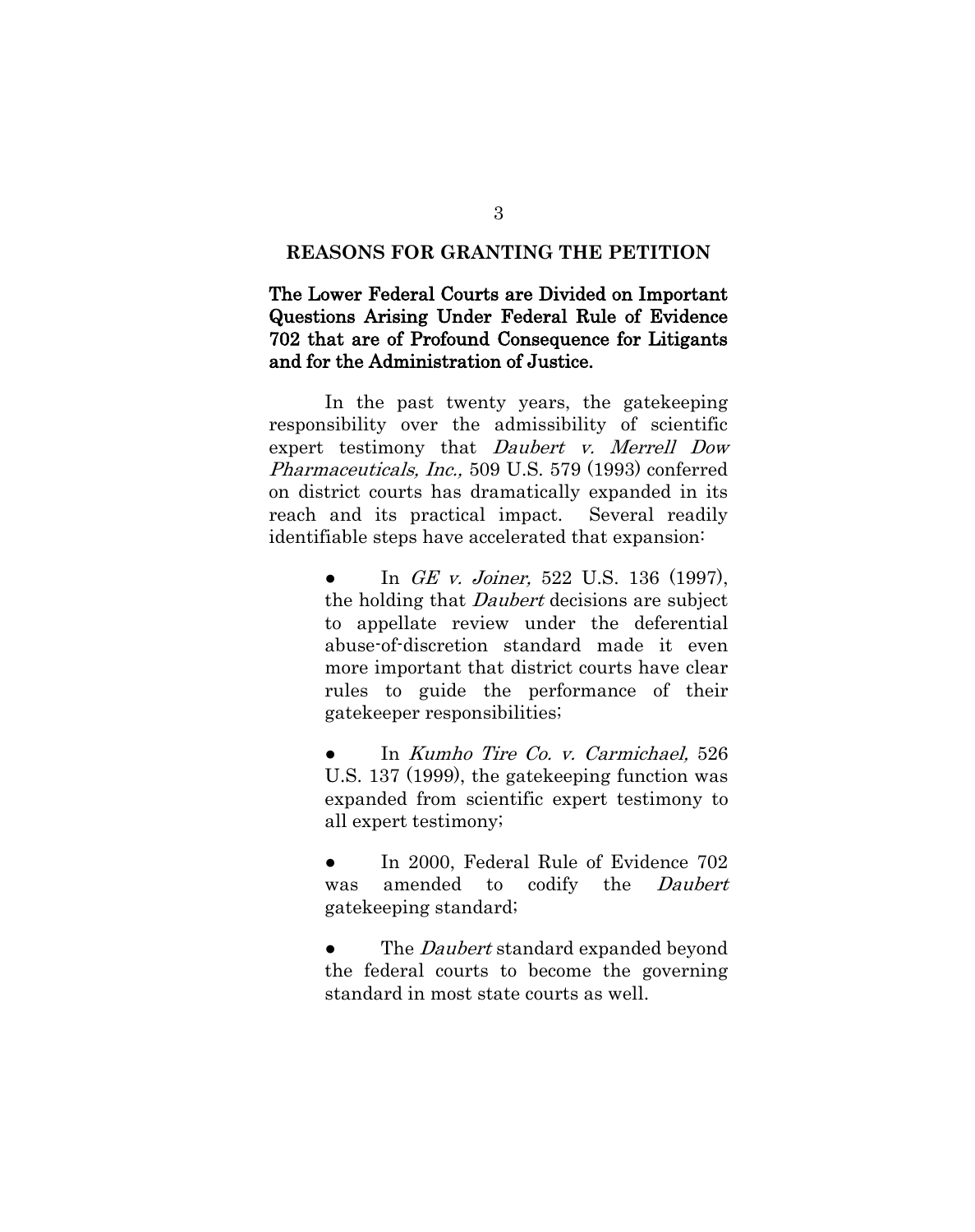<span id="page-8-2"></span> Today, Daubert often poses case-dispositive issues in a broad swath of litigation nationwide. See, e.g., Kenneth R. Foster & Peter W. Huber, Judging Science: Scientific Knowledge and the Federal Courts, 1 (1997) ("the outcomes of criminal, paternity, first amendment, and civil liability cases … often turn on scientific evidence"); Edward K. Cheng, Independent Judicial Research in the Daubert Age, 56 Duke L.J. 1263, 1265 (2007) ("the scientific admissibility decision can be incredibly influential, if not outcome-determinative").

<span id="page-8-1"></span>Although Rule 702 recites the requirements for admissibility with simplicity and clarity, lower courts have grappled mightily with core underlying issues, *viz.*, how to articulate and apply  $-\text{and review}$ on appeal  $-$  the standards that govern the gatekeeping function assigned to the trial courts. Having struggled with those standards for years, the lower courts now find themselves in conflict and disarray, posing intractable real-world dilemmas for counsel and litigants. This Court's guidance is urgently needed.

<span id="page-8-0"></span>The petition for a writ of certiorari delineates the entrenched circuit conflict that the issues in this case present. Pet. 11-18. The existence of that conflict is neither hyperbole nor empty rhetoric. Indeed, in the opinion below (Pet. App. 16a) the Ninth Circuit expressly noted its disagreement with the Third Circuit's decision in In re Paoli R.R. Yard PCB Litigation. 35 F.3d 717 (3d Cir. 1994). DRI will not repeat the reasons for immediate review that thepetition persuasively explains. Instead, in this amicus brief DRI will focus on the practical need for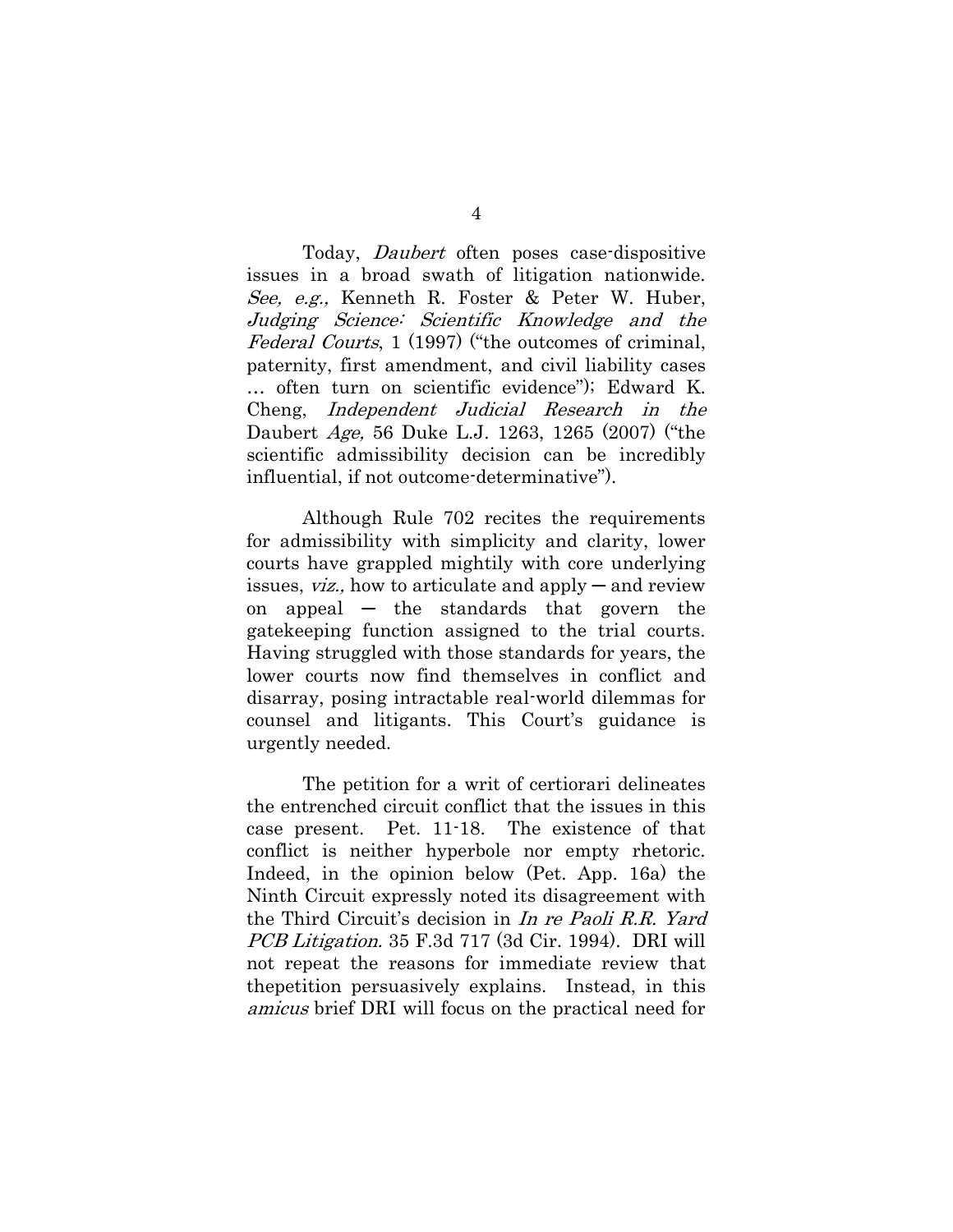this Court's prompt, authoritative clarification of the governing federal standards for the admissibility of expert testimony.

Expert witness testimony requires close judicial scrutiny for multiple reasons. First, fidelity to this Court's holding in Daubert compels trial courts to "ensure that any and all scientific testimony or evidence admitted is not only relevant, but reliable." 509 U.S. at 589. Kumho Tire expanded this imperative to cover all expert testimony. 526 U.S. at 147.

<span id="page-9-0"></span>Second, in recognition of the unique attributes of expert witnesses, the Federal Rules of Evidence and the governing cases "grant expert witnesses testimonial latitude unavailable to other witnesses." Kumho Tire, 526 U.S. at 148. Accordingly, the judicial designation of "expert" status is freighted with disproportionate potential to influence jurors. See Daubert, 509 U.S. at 595 (the expert's opinion "can be both powerful and quite misleading because of the difficulty in evaluating it") (internal quotation marks omitted); Victor E. Schwartz & Cary Silverman, The Draining of Daubert and the Recidivism of Junk Science in Federal and State Courts, 35 Hofstra L. Rev. 217, 220 (2006) (explaining that expert witnesses enjoy "extraordinary powers and privileges in court" not shared by lay witnesses).

<span id="page-9-1"></span>Third, the exaggerated impact on jurors is amplified even further because experts provide testimony on matters beyond the realm of the typical juror's knowledge. See Fed. R. Evid. 702 (defining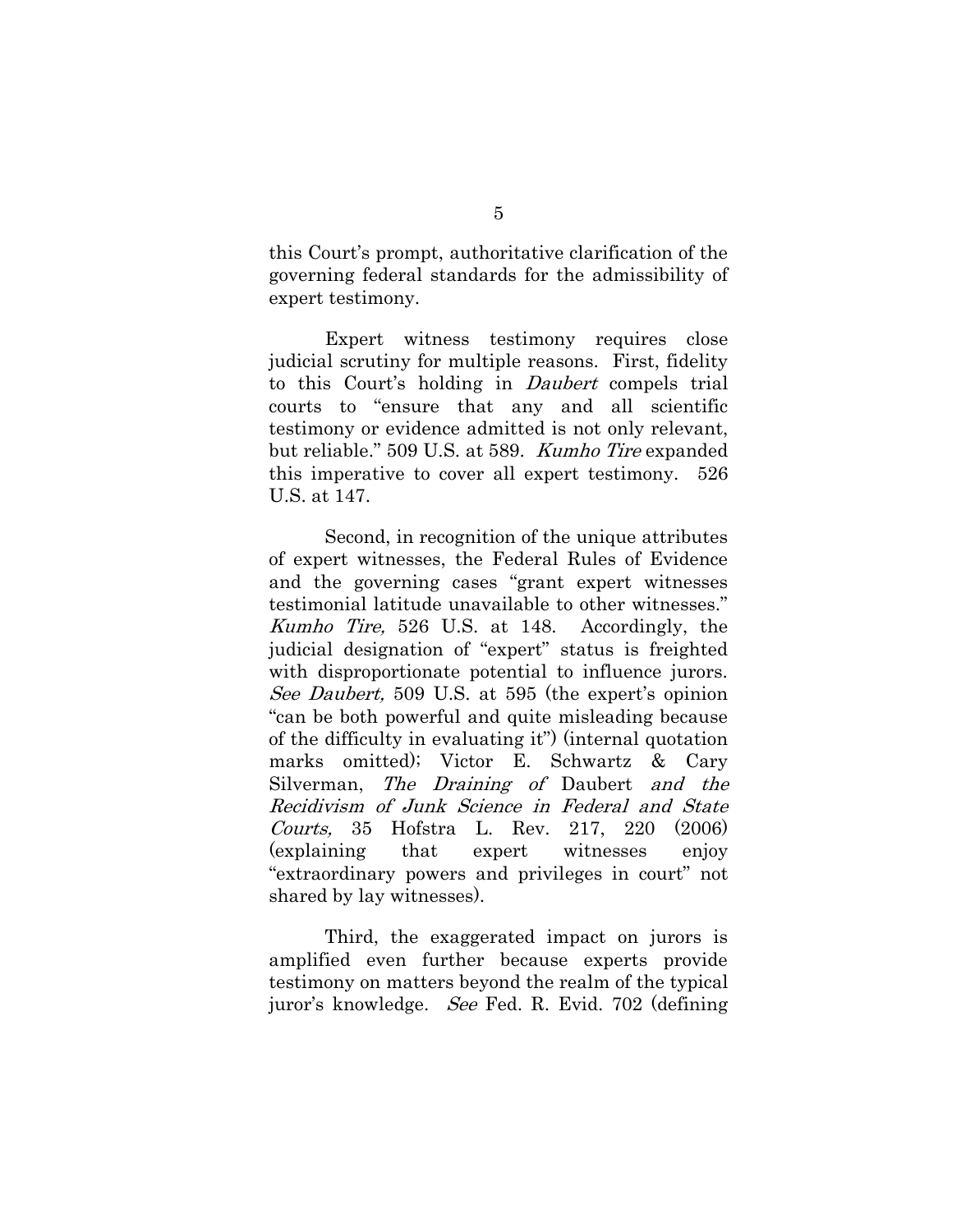<span id="page-10-3"></span><span id="page-10-2"></span><span id="page-10-1"></span>expert testimony as conveying "scientific, technical, or other specialized knowledge"). Cf. People v. Leahy, 882 P.2d 321, 325 (Cal. 1994) ("Lay jurors" tend to give considerable weight to "scientific" evidence when presented by "experts" with impressive credentials'"); State v. O'Key, 899 P.2d 663, 672 (Or. 1995) ("Evidence perceived by lay jurors to be scientific in nature possesses an unusually high degree of persuasive power"); E.I. du Pont de Nemours & Co. v. Robinson, 923 S.W.2d 549, 553 (Tex. 1995) (explaining that "[a] witness who has been admitted by the trial court as an expert often appears inherently more credible to the jury than does a lay witness" and, therefore expert testimony can have an "extremely prejudicial impact on the jury, in part because of the way in which the jury perceives a witness labeled as expert"); Cunningham v. Wong, 704 F.3d 1143, 1167 (9th Cir. 2013) ("Scientific and expert testimony contains an 'aura of special reliability and trustworthiness"), cert. denied sub nom. Cunningham v. Chappell, 134 S. Ct. 169 (2013).

<span id="page-10-5"></span><span id="page-10-4"></span><span id="page-10-0"></span>Fourth, studies and scholars report "indications that cross-examination does little to affect jury appraisals of expert testimony." Christopher B. Mueller, Daubert Asks the Right Questions: Now Appellate Courts Should Help Find the Right Answers, 33 Seton Hall L. Rev. 987, 993 (2003). Indeed, a recent study confirmed the common assumption by jurors that, because the trial judge admitted the evidence, it must have passed at least a minimum level of reliability. See N.J. Schweitzer & Michael J. Saks, The Gatekeeper Effect: The Impact of Judges' Admissibility Decisions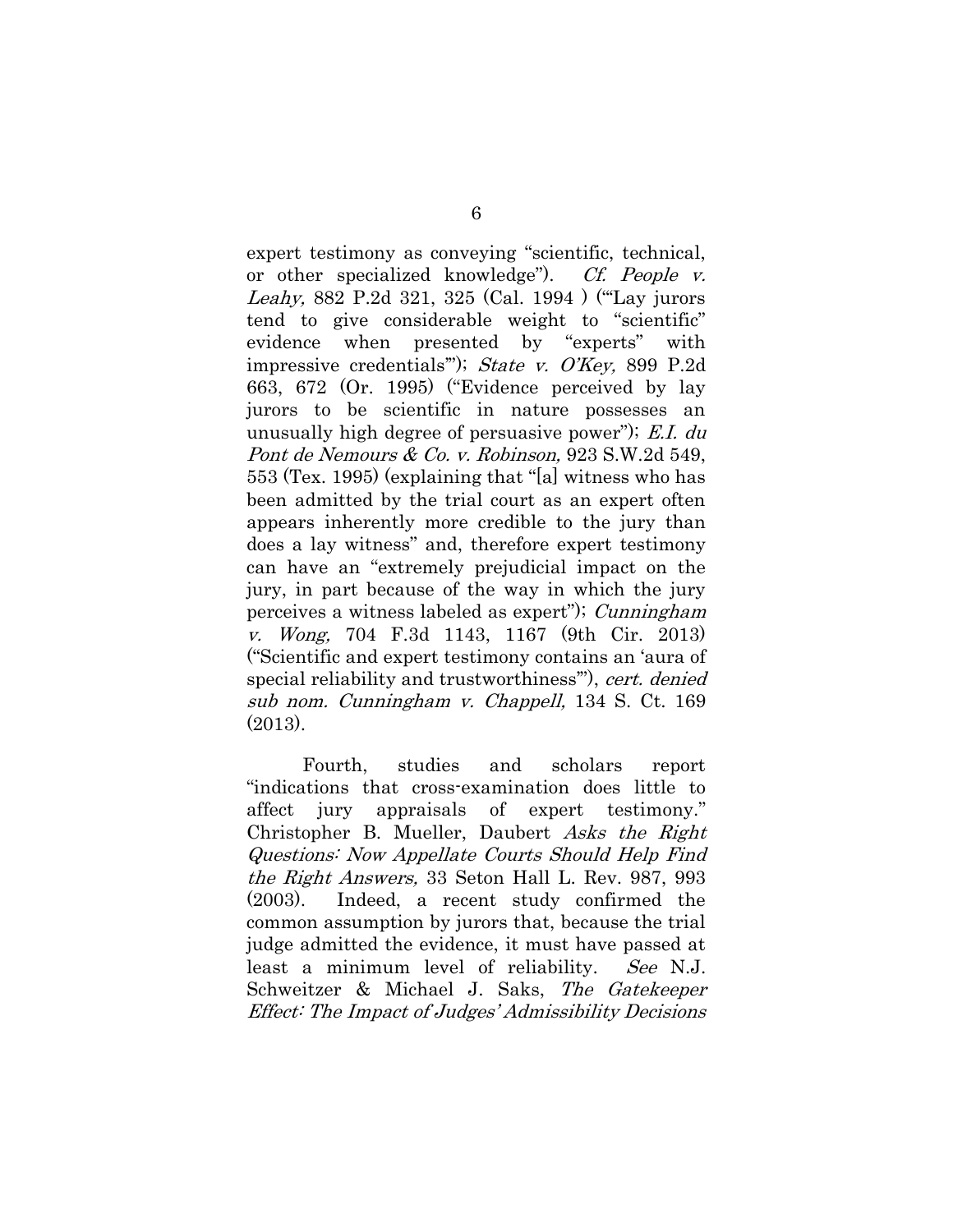on the Persuasiveness of Expert Testimony, 15 Psychol. Pub. Pol'y & L. 1, 7 (2009).

<span id="page-11-0"></span>Additional practical factors heighten the importance of clearly delineating how the gatekeeping role should function. Chief among these factors is the impact of appellate review under the abuse-of-discretion standard. See Joiner, 522 U.S. at 141-42. Given the reality of deferential review, the gatekeeper responsibility confers upon the trial court an even more important role in the resolution of disputes involving expert testimony. And, with the reduced prospect of correction by the circuit courts in individual cases, the need for district courts to receive clear instructions of general application from this Court becomes even greater.

Experience with litigation since the 2000 amendment to Rule 702 bears out the increasing necessity for this Court's guidance. For example, an 11-year study of cases involving financial experts showed "[t]he success rate of challenges varied widely by jurisdiction" ranging from the Tenth and Eleventh Circuits (where 63% of financial expert testimony challenged under Daubert was excluded in whole or in part), to the Third Circuit (where the exclusion rate was a national low of 33%). PriceWaterhouse Coopers, Daubert Challenges to Financial Experts: An 11-year Study of Trends and Outcomes 2000-2010 at 12 (2011) available at http://www.pwc.com/en\_US/us/forensicservices/publications/assets/daubert-study-2010.pdf.

<span id="page-11-1"></span>Consistent with the pervasive confusion that emerges from published opinions, even the private,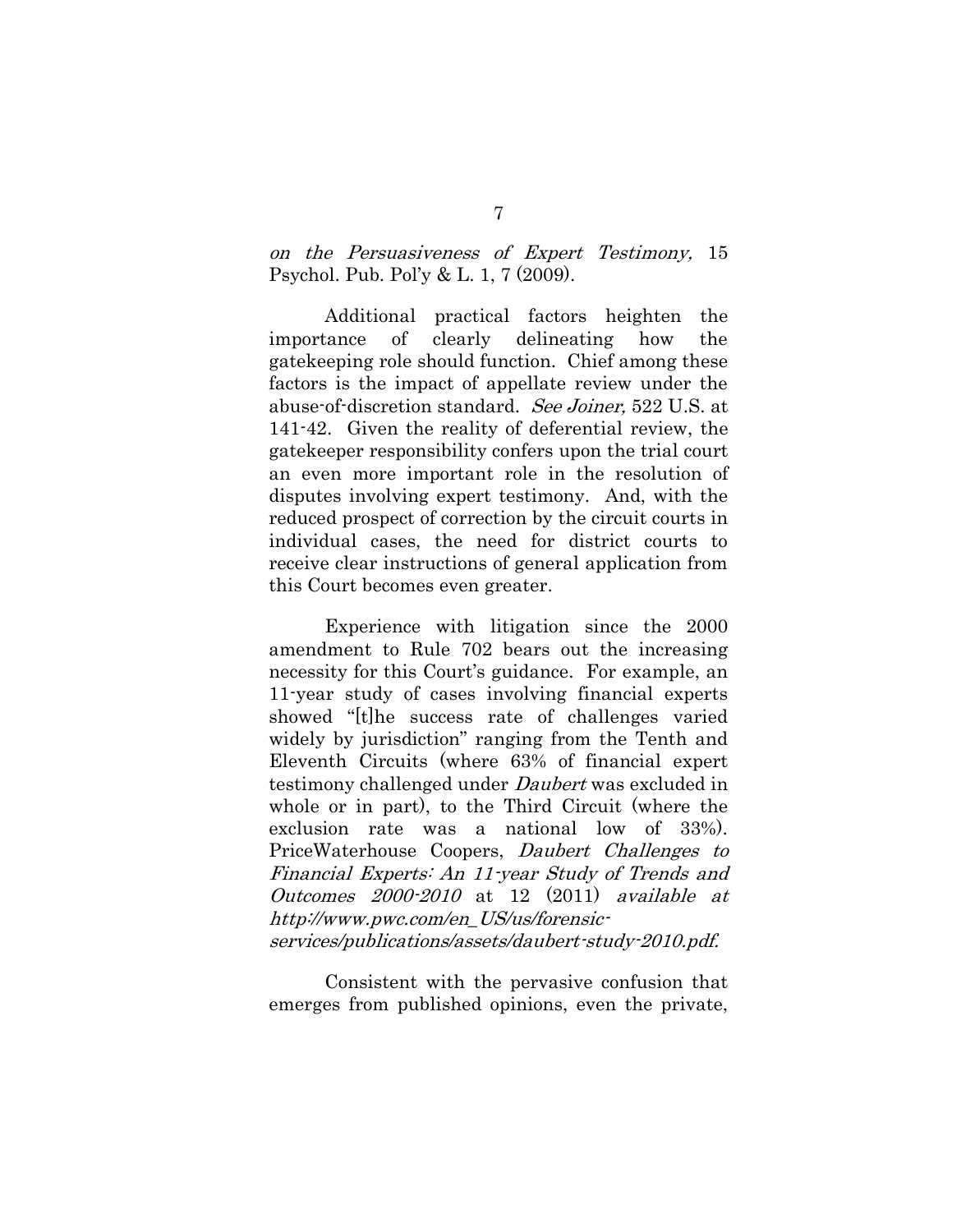<span id="page-12-2"></span>anonymous responses of trial courts to scholarly studies evidences their befuddlement. A national survey of state court trial judges reported general disarray on even the simple threshold question of which *Daubert* factor, if any, should be given the most weight. Sophia I. Gatowski, et al., Asking the Gatekeepers: A National Survey of Judges on Judging Expert Evidence in a Post-Daubert World, 25 Law & Hum. Bahav. 433, 448 (2001) (half of the judges willing to weigh factors gave the most weight to general scientific acceptance, with the remaining Daubert factors divided about equally in the percentage of judges weighing them as "most important"). Indeed, more than 20% of the 400 surveyed judges reported they were unsure how to combine the Daubert guidelines. Id.

<span id="page-12-3"></span><span id="page-12-1"></span><span id="page-12-0"></span>Nor is this entrenched confusion a fleeting, recent development: "at the time *Daubert* was handed down, all parties and amici claimed victory and satisfaction with the decision." Note, Flexible Standards, Deferential Review: Daubert's Legacy of Confusion, 29 Harv. J. Law & Pub. Policy 1085, 1091 (2006) (citing Paul C. Giannelli, The Supreme Court's "Criminal" Daubert Cases, 33 Seton Hall L. Rev. 1071, 1077 (2003) (all parties were pleased with the decision and noting, "This alone should have raised red flags")). Early commentary on *Daubert* reported that "no one is exactly sure what the new standard is." David O. Stewart, Decision Creates Uncertain Future for Admissibility of Expert Testimony, A.B.A. J., Nov. 1993 at 48. In the two decades that followed, uncertainty and inconsistency went unabated. See, e.g., Victor G. Rosenblum, On Law's Responsiveness to Social Scientists' Findings: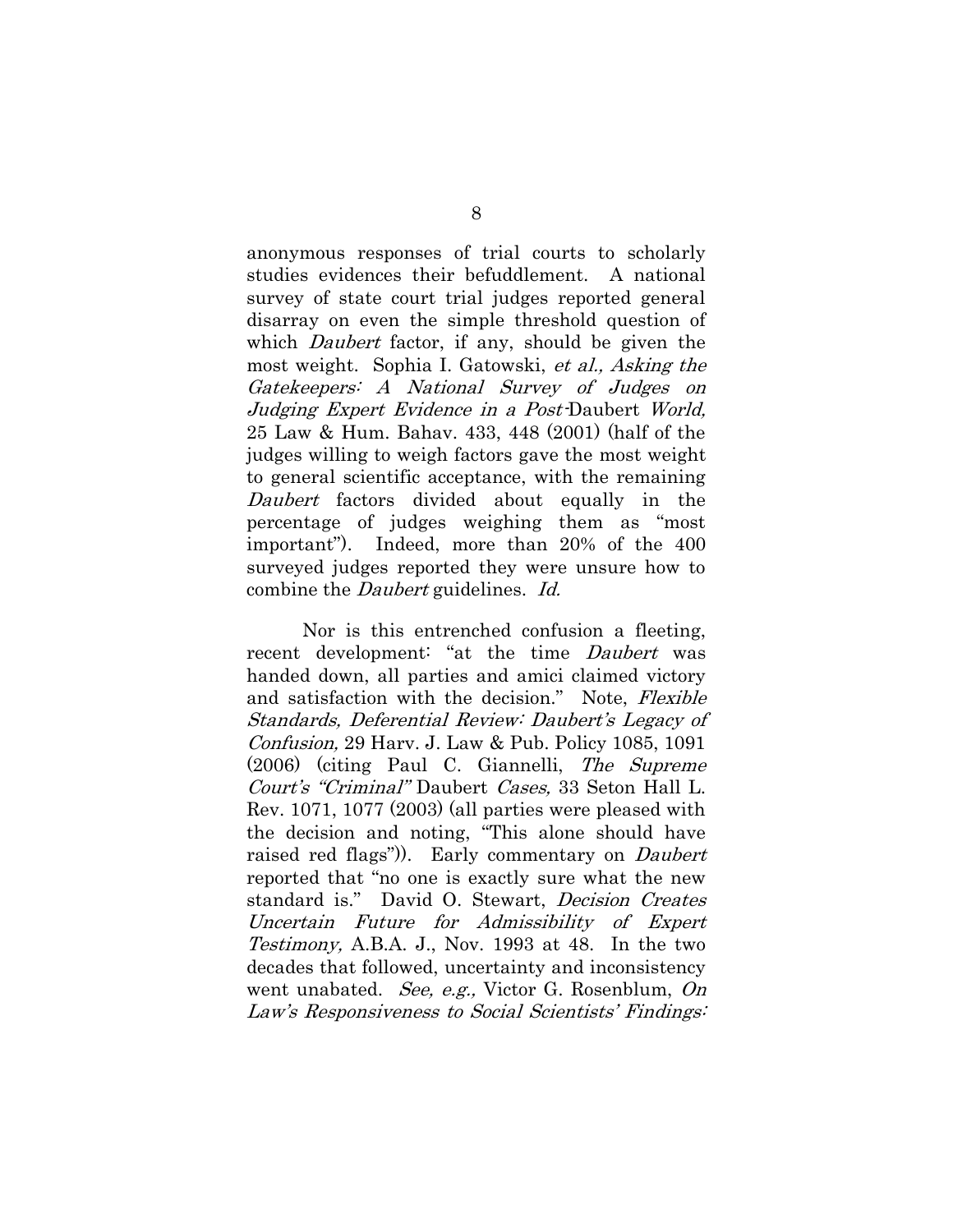<span id="page-13-2"></span>An Intelligible Nexus?, 2 Psychol. Pub. Pol'y & L. 620, 631 (1996) ("[U]ncertainty and confusion  $$ fueled unintentionally in  $Daubert$  - prevail in the legal system"); Victor E. Schwartz & Cary Silverman, The Draining of Daubert and the Recidivism of Junk Science in Federal and State Courts, 35 Hofstra L. Rev. 217, 218 ("five general areas of inconsistency in the application of expert testimony standards"); Margaret A. Berger, The Admissibility of Expert Testimony, Fed. Judicial Ctr., Reference Manual on Scientific Evidence 11, 19 (3d ed. 2011) ("Although almost 20 years have passed since Daubert was decided, a number of basic interpretive issues remain").

<span id="page-13-1"></span>In some respects the pervasive confusion was inevitable. The scientific method and the judicial craft employ different standards and serve different purposes. No matter how learned and knowledgeable they are in their own profession, judges and lawyers are not scientists. Nor is the judiciary well suited to function as a credentialing body for science and technology. There is, accordingly, an inherent tension in fashioning rules for the admissibility of expert testimony. Daubert, Joiner and Kumho Tire are important steps in an ongoing process. But, additional steps are required. Disparate, conflicting decisions on the admissibility of expert testimony highlight the pressing need to fine-tune and direct the trial courts in discharging their gatekeeping responsibilities.

<span id="page-13-0"></span>This case is well positioned as a suitable vehicle for providing that guidance because it incorporates multiple key aspects of the underlying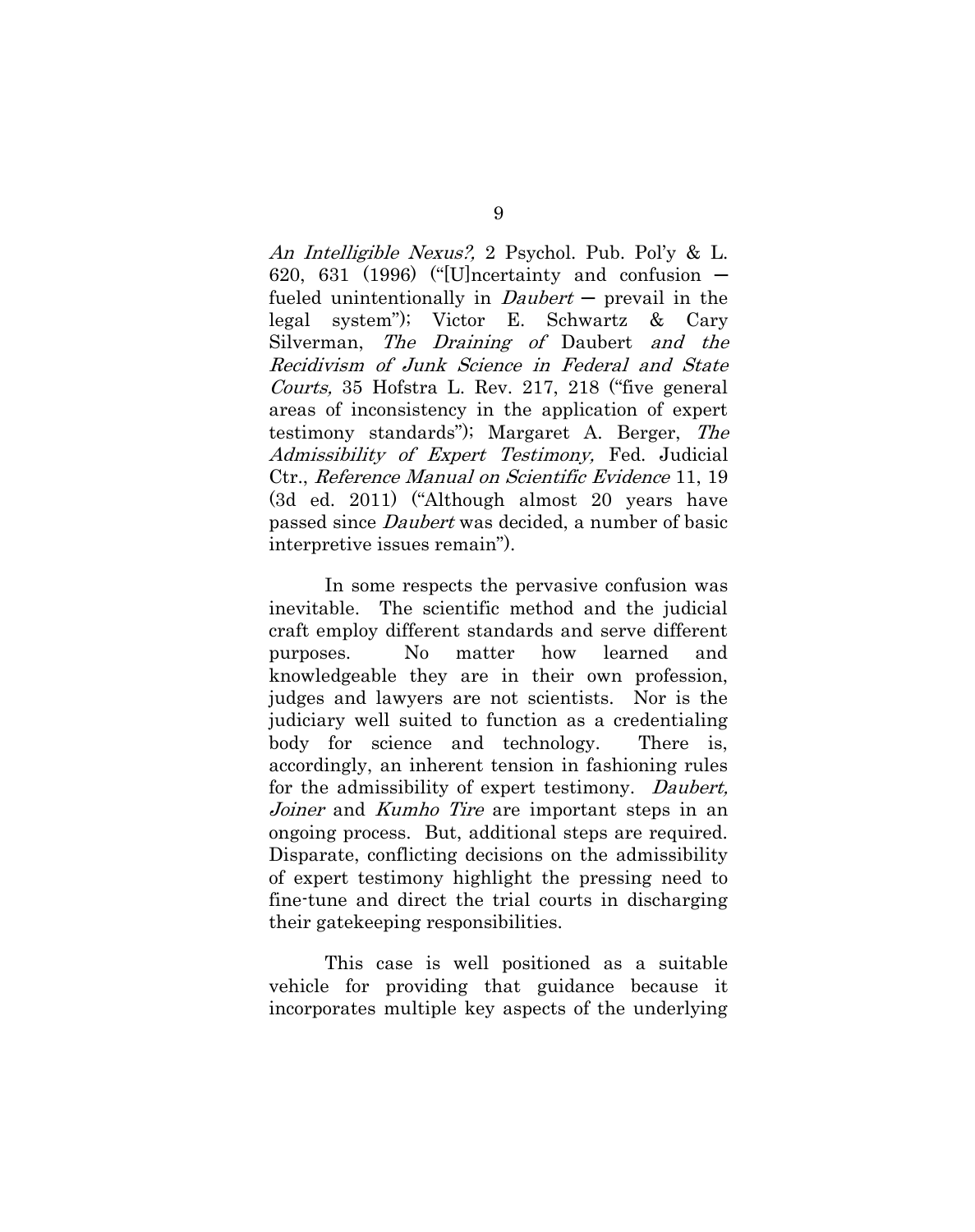issues. Since the district court ruled the expert testimony to be inadmissible, a decision by this Court can address the relative roles of trial judge, as gatekeeper, and jury, as factfinder. And, since the court of appeals reversed the district court's ruling, a decision by this Court can also address the relative roles of trial judge, as gatekeeper, and appellate court, as reviewer of the gatekeeper's exercise of discretionary power.

The frequency with which courts face *Daubert* challenges, the increasing complexity of technology issues being litigated, and the practical ramifications for the disposition of cases involving expert testimony all weigh strongly in favor of this Court's review. The issues affect counsel for plaintiffs and defendants (whether they are supporting or opposing an expert in a particular case). The issues affect the fair, orderly administration of justice. The courts of appeals are in conflict. And the inconsistent application of standards by the trial courts reveals a pressing need for this Court's direction.